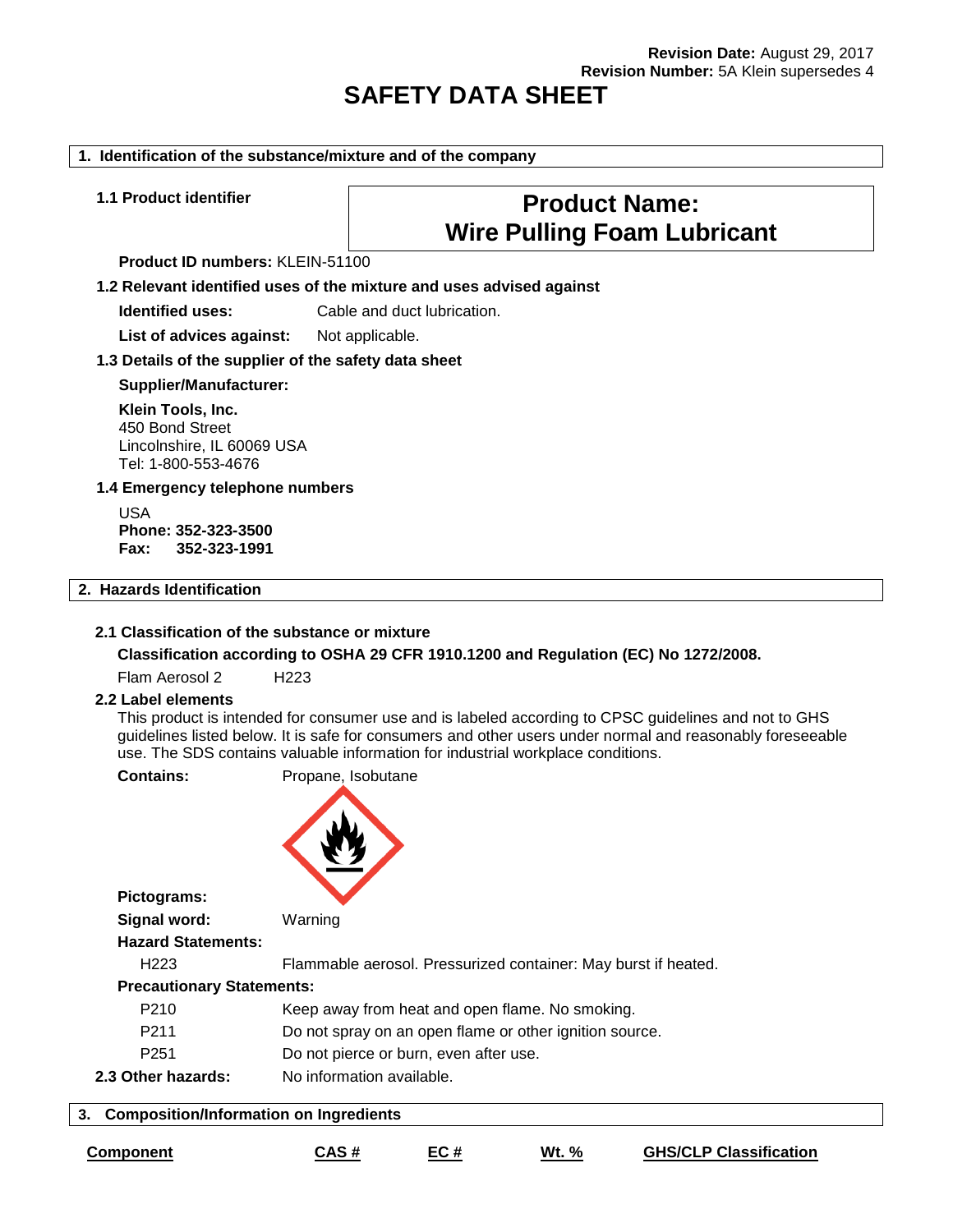**Product Name:** Klein Wire Pulling Foam Lubricant **Revision Date:** August 29, 2017

| -   | 74-98-<br>$\sim$ | n,<br>ንበበ<br>- - | 10  | 1220<br>--- |
|-----|------------------|------------------|-----|-------------|
| lsr | 75-28-<br>$ -$   | ንበበ              | . u | חממ<br>___  |

This product contains no other reportable hazardous components under OSHA 29 CFR 1910.1200 and European Regulation (EC) No 1272/2008.

#### **4. First Aid Measures**

#### **4.1 Description of first aid measures**

**Eye Contact:** Flush eyes with a large quantity of water for 15 minutes. If irritation continues, seek medical attention. **Skin Contact:** If skin becomes irritated, wash area thoroughly with soap and water. If irritation continues, seek medical attention. **Inhalation (Breathing):** If irritation of nose or throat develops, move to fresh air and ventilate area.

**Ingestion (Swallowing):** Do not induce vomiting or give anything by mouth. Seek medical attention.

# **4.2 Most important symptoms and effects, both acute and delayed**

Aside from information above, no additional symptoms and effects are anticipated.

# **4.3 Indication of immediate medical attention and special treatment needed.**

No information available.

#### **5. Firefighting Measures**

#### **5.1 Extinguishing media:**

Carbon Dioxide, Dry Chemical, Foam or Water.

# **5.2 Special hazards arising from the substance or mixture**

#### **Hazardous decomposition and by-products:**

High temperature steam, potentially carbon monoxide and carbon dioxide.

#### **5.3 Advice for firefighters**

Sealed container can build up pressure when exposed to high heat. Cool containers with water.

#### **6. Accidental Release Measures**

#### **6.1 Personal precautions, protective equipment and emergency procedures:**

Lubricant is extremely slippery. It should be washed, swept, or squeegeed from floor using wet mops.

# **6.2 Environmental precautions:**

Outside, spills should be covered with sand, dirt, gravel or calcium chloride.

#### **6.3 Methods materials for containment and cleaning up:**

Oxidizing agents, such as household bleach, can be used to eliminate the slippery character.

#### **6.4 Reference to other sections:**

Refer to Sections 4, 5, 8, and 13 for more information.

#### **7. Handling and Storage**

#### **7.1 Precautions for safe handling**

Avoid spills and clean them up immediately when they occur. Product is very slippery. For industrial or professional use only.

#### **7.2 Conditions for safe storage, including incompatibilities**

Do not expose container to direct sunlight or temperatures above 120°F. Do not transport or store near heat sources. Keep cans dry and away from sources of ignition. Keep product containers closed when not in use.

# **7.3 Specific end uses**

See technical data sheet on this product for further information.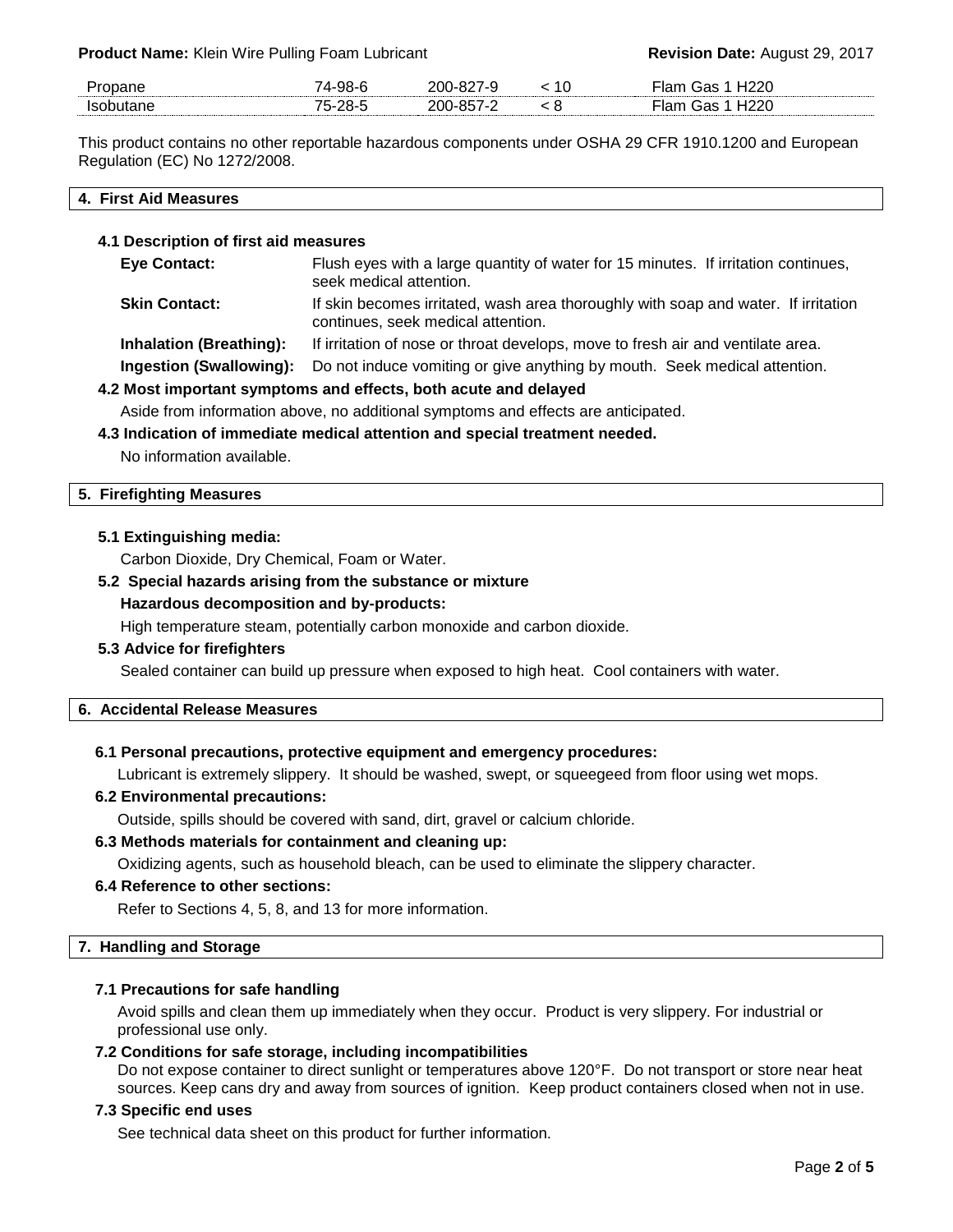# **8. Exposure Controls / Personal Protection**

#### **8.1 Control parameters**

**Exposure limits and recommendations:**

| <b>Chemical Component</b>    | <b>OSHA PEL</b> | <b>ACGIH TLV</b> |  |
|------------------------------|-----------------|------------------|--|
| Propane                      | $1000$ ppm      | $1000$ ppm       |  |
| <b>Isobutane</b>             | Not Determined  | $1000$ ppm       |  |
| <b>8.2 Exposure controls</b> |                 |                  |  |

# **Respiratory protection:**

Normal ventilation is adequate.

#### **Protective gloves:**

For repeated or prolonged skin contact, the use of impermeable gloves is recommended to prevent drying and possible irritation.

#### **Eye protection:**

Safety glasses recommended.

# **9. Physical and Chemical**

#### **9.1 Information of basic physical and chemical properties**

| Appearance:                        | Slightly thickened, white foam.                 |
|------------------------------------|-------------------------------------------------|
| Odor threshold:                    | Not available                                   |
| pH:                                | Lubricant 7.5 to 9.0                            |
| <b>Freezing point:</b>             | Not available                                   |
| <b>Boiling point:</b>              | Lubricant $\sim$ 212°F (100°C)                  |
| <b>Flash point:</b>                | - 100°F (74°C) estimated for propellant mixture |
| <b>Evaporation rate:</b>           | Not available                                   |
| Flammability (solid, gas):         | Not available                                   |
| <b>Upper/lower flammability or</b> |                                                 |
| explosive limits:                  | Not available                                   |
| Vapor pressure:                    | Not available                                   |
| Vapor density (Air $= 1$ ):        | >1                                              |
| Specific gravity ( $H_2O = 1$ ):   | Lubricant 1.0                                   |
| <b>Solubility in water:</b>        | <b>Dilutes</b>                                  |
| <b>Partition coefficient: n-</b>   |                                                 |
| octanol/water:                     | Not available                                   |
| <b>Auto-ignition temperature:</b>  | Not available                                   |
| <b>Decomposition temperature:</b>  | Not available                                   |
|                                    |                                                 |

#### **9.2 Other Information**

#### **10. Stability and Reactivity**

#### **10.1 Reactivity:**

No dangerous reaction known under conditions of normal use.

**10.2 Chemical stability:**

#### **Stable**

**10.3 Possibility of hazardous reactions:**

None known.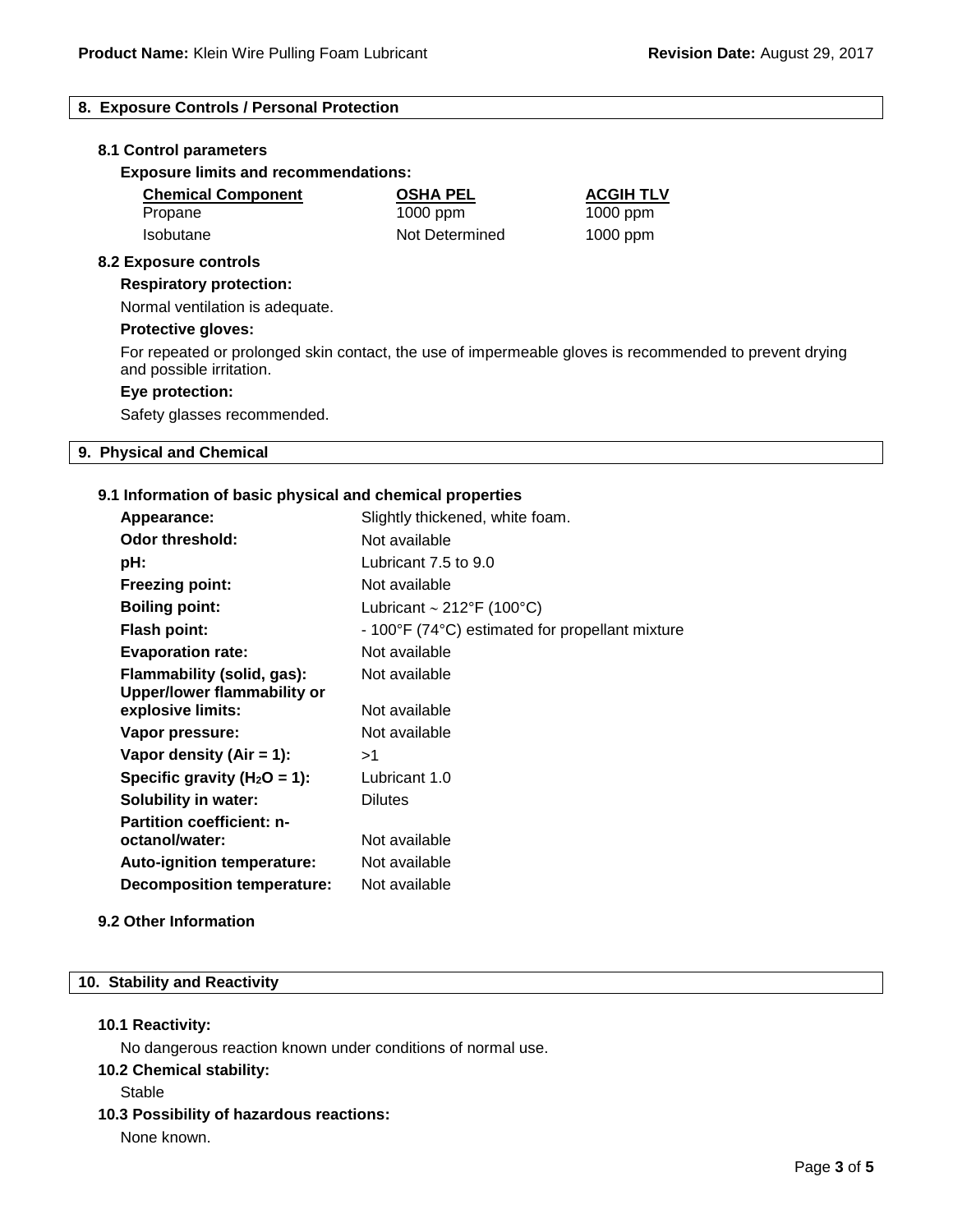#### **10.4 Conditions to avoid:**

None known.

## **10.5 Incompatible materials :**

Avoid materials that react with water.

#### **10.6 Hazardous decomposition products:**

Carbon dioxide, carbon monoxide.

# **11. Toxicological Information**

# **11.1 Information on toxicological effects:**

# **Acute toxicity**

# **Eye contact:**

Direct eye contact may cause eye irritation. This irritation is minimal and expected to be transient.

#### **Skin contact:**

This product has low skin irritation potential. There is no dermal toxicity hazard.

#### **Irritation and Sensitization Potential:**

This product has low skin irritation potential. It is not a sensitizer.

# **Inhalation (Breathing):**

No inhalation hazard expected with water vapor.

# **Ingestion:**

Very low ingestion hazard. Based on ingredients,  $LD_{50}$  (rat) is estimated to be well over 50 g/kg.

# **Aspiration hazard**

Not an aspiration hazard.

# **Chronic Exposure:**

| <b>Reproductive Toxicity:</b>      | Not Available                                                                                                                           |
|------------------------------------|-----------------------------------------------------------------------------------------------------------------------------------------|
| <b>Mutagenicity:</b>               | Not Available                                                                                                                           |
| Teratogenicity:                    | Not Available                                                                                                                           |
| <b>Toxicologically Synergistic</b> |                                                                                                                                         |
| <b>Products:</b>                   | Not Available                                                                                                                           |
| <b>Carcinogenic Status:</b>        | This substance has not been identified as a carcinogen or probable<br>carcinogen by NTP, IARC, or OSHA, nor have any of its components. |

#### **12. Ecological Information**

| <b>12.1 Ecotoxicity:</b>            | No information available.                                             |
|-------------------------------------|-----------------------------------------------------------------------|
| 12.2 Persistence and degradability: | No information available.                                             |
| 12.3 Bioaccumulation potential:     | No information available                                              |
| 12.4 Mobility in soil:              | No information available.                                             |
| 12.5 Results of PBT and vPvB        | This product is not, nor does it contain a substance that is a PBT or |
| Assessment:                         | vPvB.                                                                 |
| 12.6 Other adverse effects:         | None known.                                                           |

# **13. Disposal Considerations**

Dispose of product in accordance with National and Local Regulations.

#### **14. Transport Information**

|  | <b>US DOT Domestic Ground</b> |  |
|--|-------------------------------|--|
|  | <b>Transportation</b>         |  |

Consumer Commodity, ORM-D